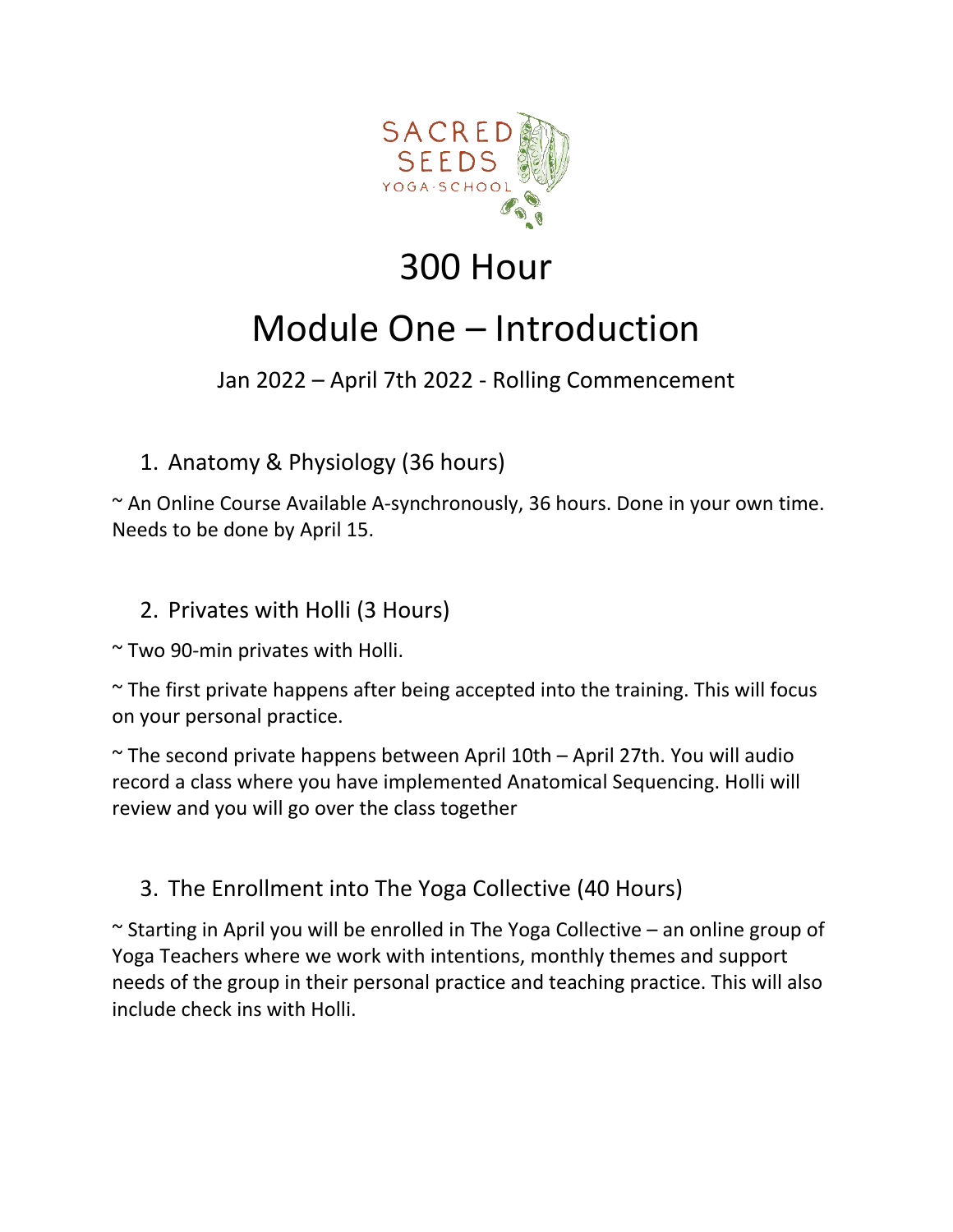## Module Two – Elemental Retreat

May  $15<sup>th</sup> - 22<sup>nd</sup>$ 

This is a 7-night retreat at Meander Valley Yoga in Western Creek Tasmania.

1. Sunday 15th May. Arrive by 3pm.

Orientation, Elemental Theory and Intention Setting

2. Monday and Half of Tuesday, 16 - 17 May.

The Physical Body: The Earth Element Chakra theory basics, meridian theory basics, earth chakras, earth meridians, earth practices, review anatomic sequencing.

3. Half of Tuesday and Wednesday, 17 - 18 May.

The Physiological Body: Water Element Water chakras, water meridians, water practices, review physiology, yoga for women's cycle.

4. Thursday and Half of Friday, 18 – 19 May.

The Psychological Body: Fire Element Fire chakras, fire meridians, fire practices, psychology of yoga and yoga sutras.

5. Half of Friday, Saturday & Half of Sunday 19 – 22 May.

The Vibrational Body: Air Element Air chakras, air meridians, air practices, mantra, the vayus.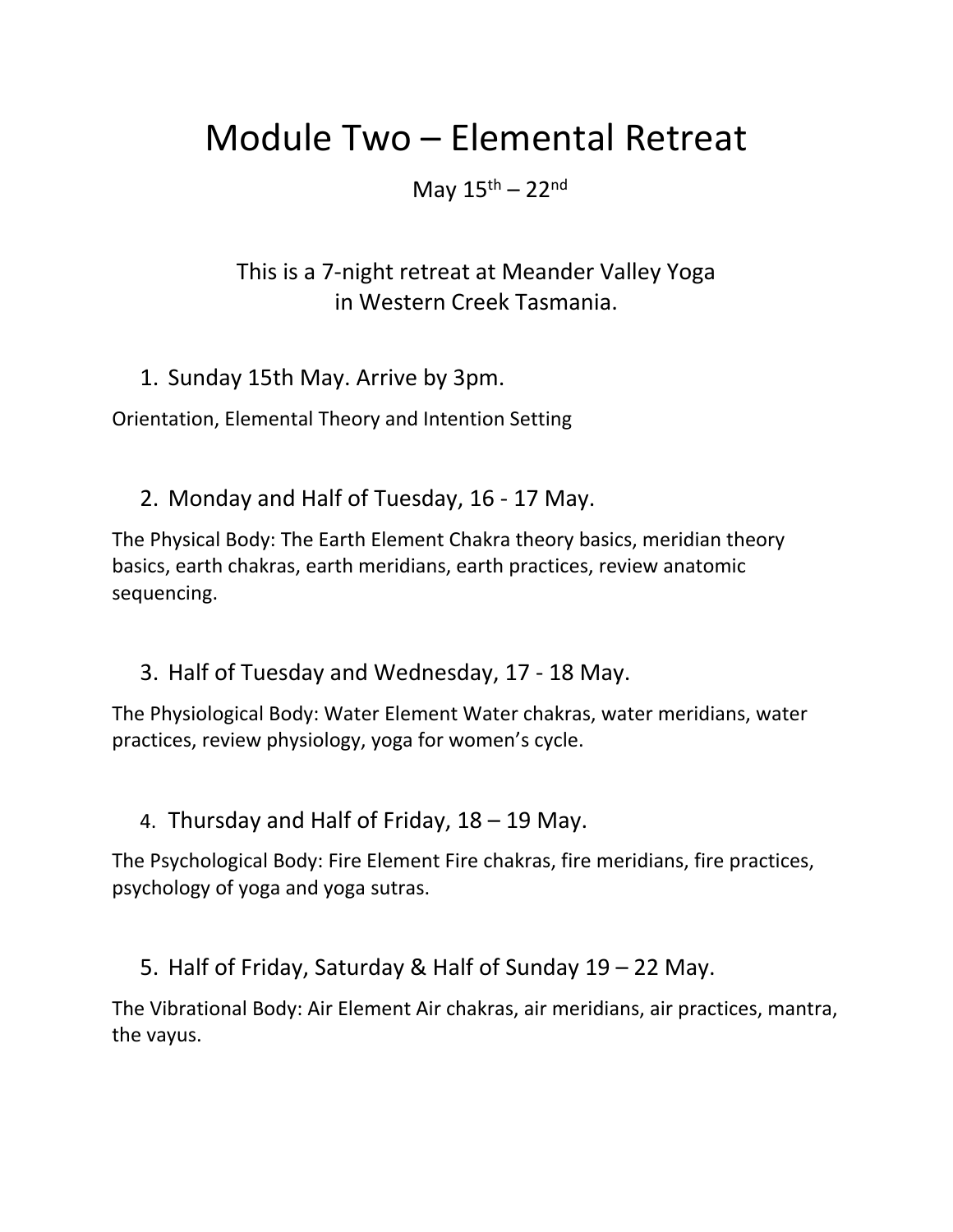A Day's Schedule in Retreat 6 – 8 am Yang Practice Breakfast Break 9:45 – 11:45am Lecture Lunch Break  $2 - 4$  pm Lecture Dinner Break 6:30 – 8:30pm Yin Practice

## Module Three – Application & Expansion

June 2022 – April 2023

This is an 8-month application of what we learned with the first four elements at the retreat in Module 2. Students will apply their elemental knowledge to assignments and integrate the knowledge through weekend workshops.

After 8-months we will do a virtual retreat for the Space Element, followed by the same application through assignments and integrating through a workshop.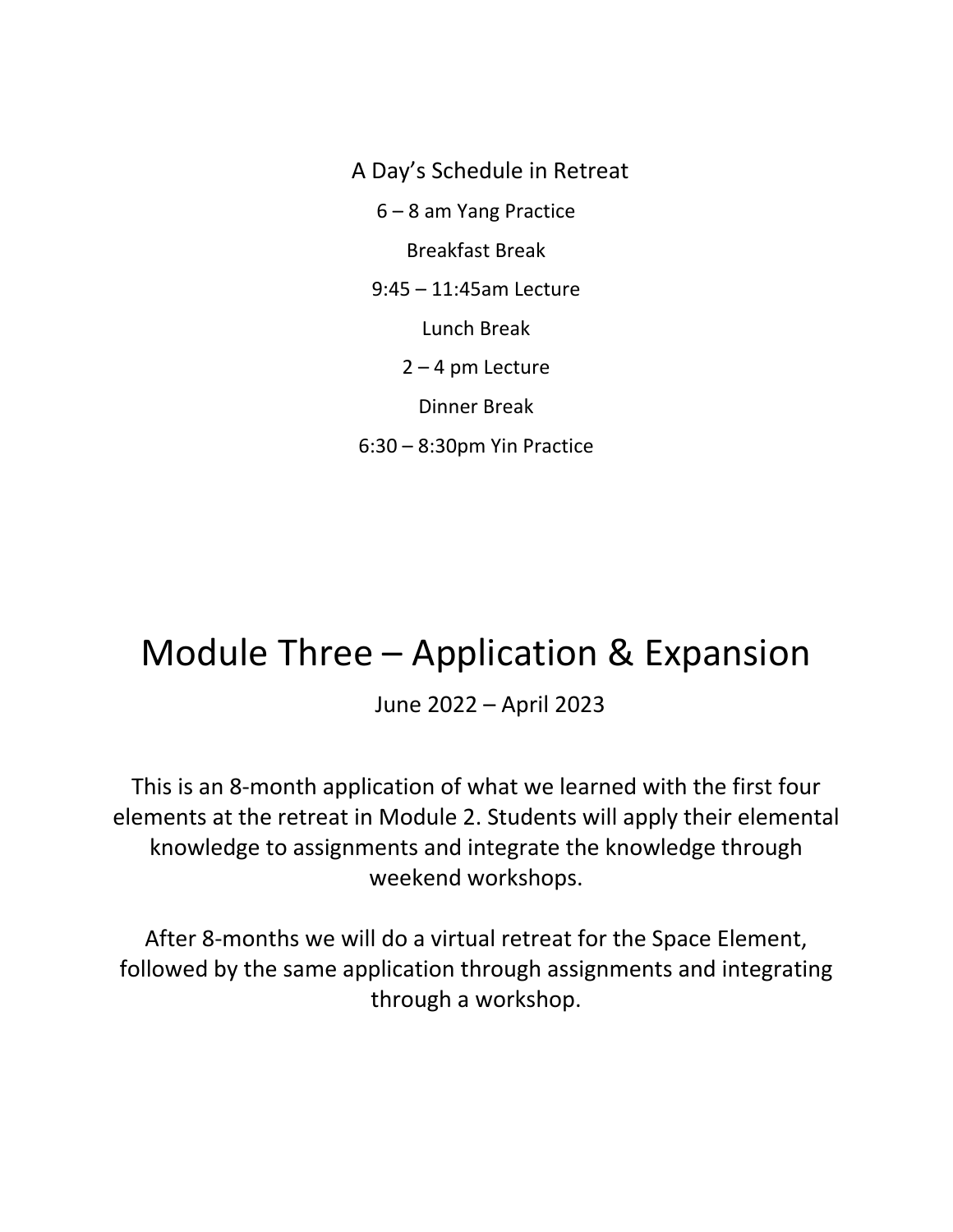### 1. Earth Months: June & July 2022

~ Teach 1 Earth Yang and 1 Earth Yin Class; these will be audio recorded for your private with Holli.

~ Earth Dinacharya (self practice): a structured 2-week home practice of self-care and yoga.

 $\sim$  A 2-hour mentorship private with Holli.

~ A 10-hour online weekend workshop deepening Asana and Earth Theory in July 2022.

### 2. Water Months: August & September 2022

~ Teach 1 Water Yang and 1 Water Yin Class; these will be audio recorded for your private with Holli.

~ Water Dinacharya (self-practice): a structured 2-week home practice of selfcare and yoga.

 $\sim$  A 90-min mentorship private with Holli.

~ A 10-hour online weekend workshop deepening Asana and Water Theory in September 2022.

#### 3. Fire Months: October & November 2022

~ Teach 1 Fire Yang and 1 Fire Yin Class; these will be audio recorded for your private with Holli.

~ Fire Dinacharya (self-practice): a structured 2-week home practice of self-care and yoga.

 $\sim$  A 90 min mentorship private with Holli.

~ A 10-hour online\* weekend workshop deepening Asana and Fire Theory in September 2022. \*potentially in person.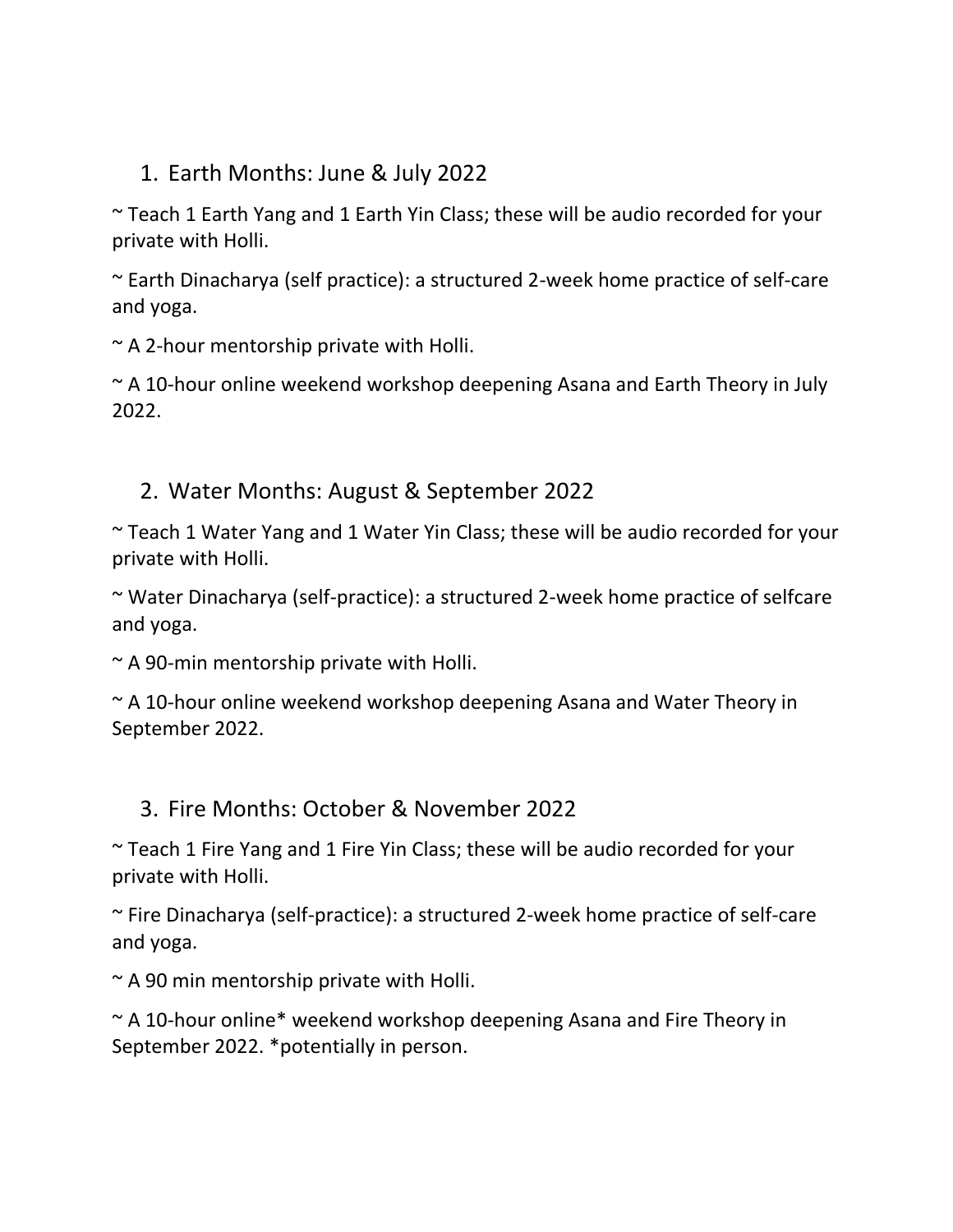## 4. Air Months: January & February 2023

~ Teach 1 Air Yang and 1 Air Yin Class; these will be audio recorded for your private with Holli.

~ Air Dinacharya (self-practice): a structured 2-week home practice of self-care and yoga.

 $\sim$  A 90 min mentorship private with Holli.

~ A 10-hour online weekend workshop deepening Asana and Air Theory in February 2022.

### 5. Space Retreat & Assignments: March – May 2023

 $\sim$  First we will have a three day virtual retreat with meetings online and recorded practices and lectures. Content will be on The Spirit Body: Space Element Space chakras, space meridians, space practices, closing Module Two.

~ Teach 1 Space Yang and 1 Space Yin Class; these will be audio recorded for your private with Holli.

~ Space Dinacharya (self-practice): a structured 2-week home practice of self-care and yoga.

 $\sim$  A 90-min mentorship private with Holli.

~ A 10-hour online weekend workshop deepening Asana and Air Theory in February 2022.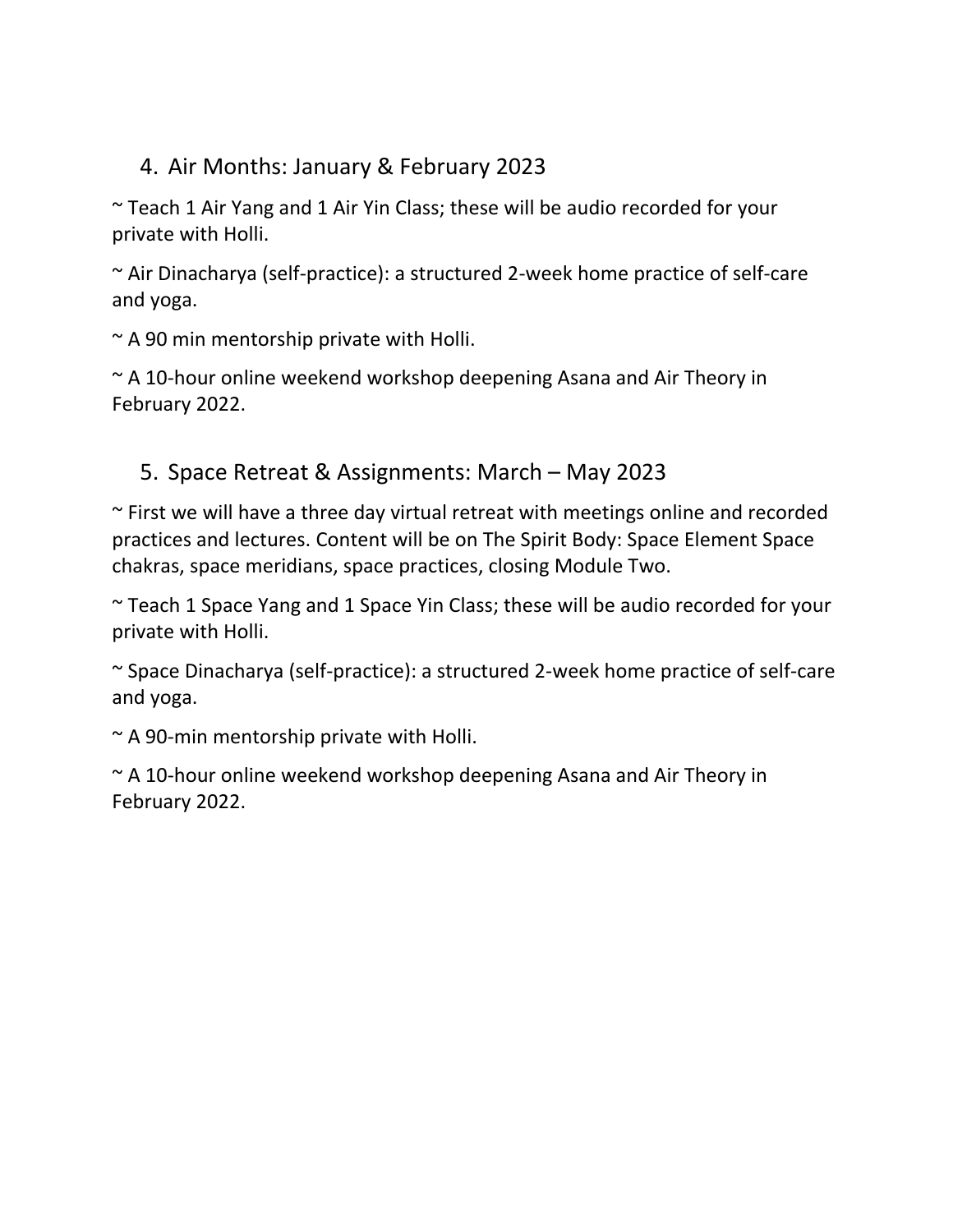# Module Four – Integration Retreat

Late May TBD

This will be a 5-night retreat at Meander Valley Yoga in Western Creek Tasmania. The Schedule will be more detailed by November 2022 but here are the subjects we will cover:

- 1. Meditations & Stages of Samadhi
- 2. Elemental Integration
- 3. Seasonal Integration
- 4. Assessment: Teaching the Cohort
- 5. Acknowledgement Ceremony

A Day's Schedule in Retreat

6 – 8 am Yang Practice

Breakfast Break

9:45 – 11:45am Lecture

Lunch Break

2 – 4 pm Lecture

Dinner Break

6:30 – 8:30pm Yin Practice